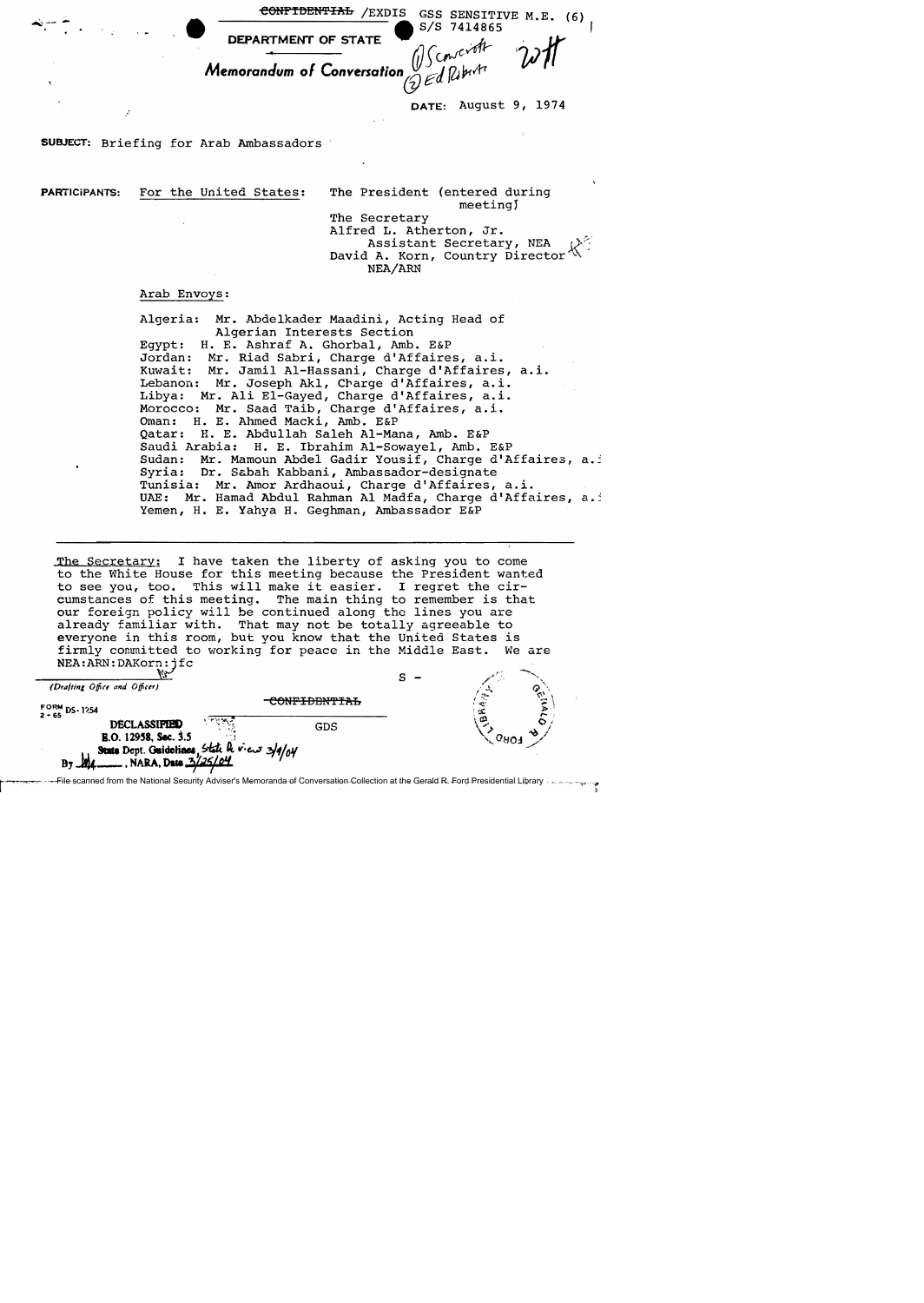## **<del>CONFIDENTIAL</del>/EXDIS**

**-2-**

working to help bring about a stable and lasting peace in the President Nixon was committed to this goal. I am here to bu that it will be continued by the new President. The tell you that it will be continued by the new President. President has written to many leaders of Middle Eastern countries, and to all of those who have been involved in our peace efforts, I have written to those I know, to say that all the commitments and understandings we have made will be kept. We count on continuing to work together with those countries we have worked with in the past. As regards those countries we have not worked • with closely, I want you to know that we are prepared to establish relations of friendship and confidence and are ready to work together to achieve the goal of a just and lasting peace. procedures will be those with which you are familiar. We will continue our consultations and correspondence with the leaders of your governments. You should look on what has happened as a change in personalities and not in policy. already knows a great many of your leaders.

This is the main reason I have asked you to come here. I would now be willing to answer any questions. As you know, we will be continuing our peace efforts this next week with visits and meetings with Foreign Minister Fahmy and King Hussein.

Ambassador Sowayel: Mr. Secretary, I want to thank you on behalf of the Arab envoys. We are very happy to know that you are here in this difficult period and that you will continue with the<br>search for a peaceful solution in the Middle East. This matter search for a peaceful solution in the Middle East. is very important. I am very sure we will be able to continue our efforts, and I am very optimistic.

Ambassador Ghorbal: We all shared in your agony of the past weeks and we share in your hope for the future. We are gratified that you are carrying forward. We are equally gratified to hear what you have said about continuity in American policy.

The Secretary: You can be confident that this policy will continue.

Ambassador Ghorbal: You noted that Foreign Minister Fahmy will be coming to Washington to continue the dialogue to bring about a structure of peace in the Middle East. I hope that the other party to the conflict will make the necessary effort in this direction and will cease the unfortunate statements that have been coming out recently. We are· reassured by your attitude. We hope to be equally reassured by their actions. We hope no one will try to disrupt the progress that has already been made.

**GONPIDENTIAL**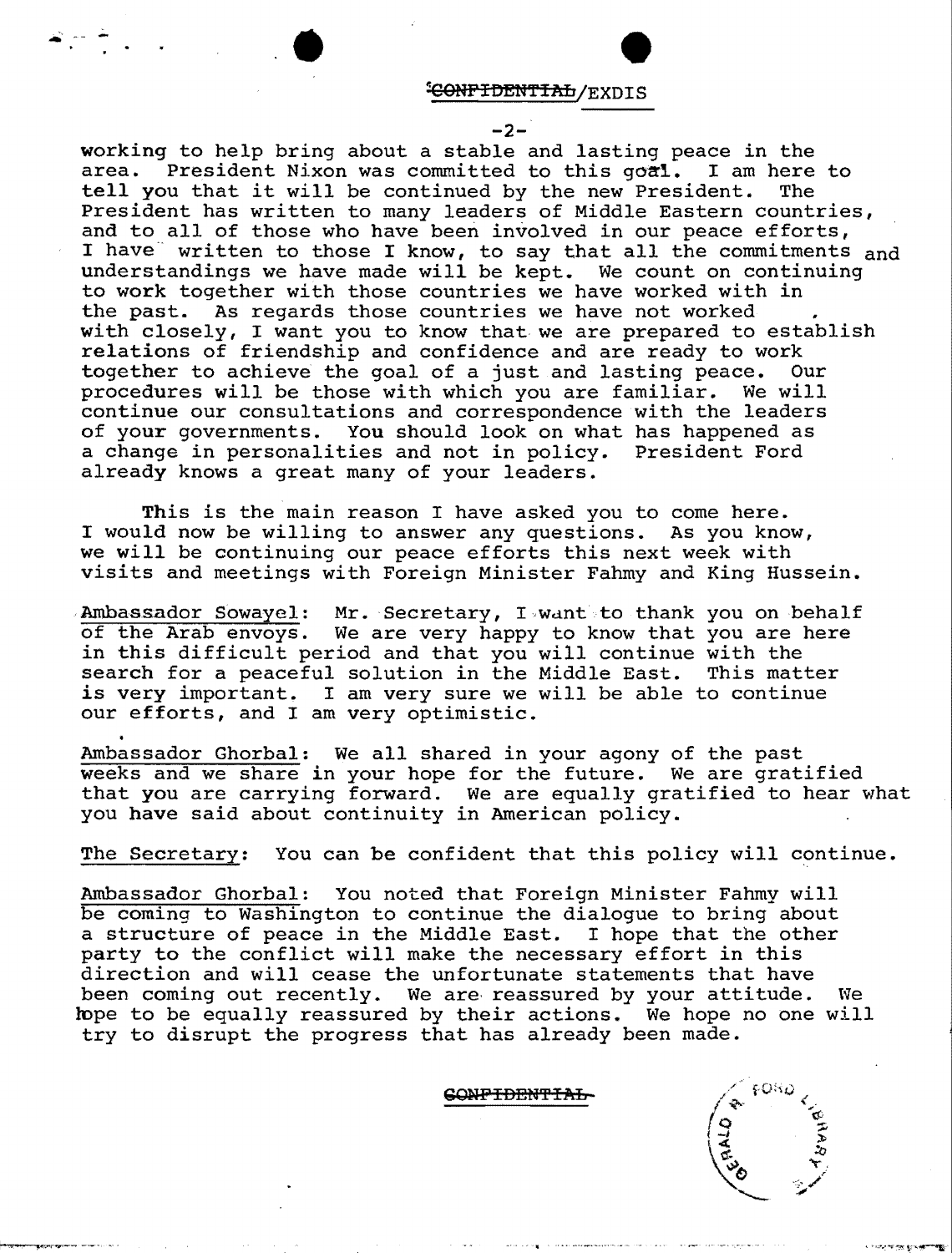•

The Secretary: You can be sure that we will not tolerate pressure from anyone under these circumstances. It would be absolutely intolerable for anyone to try to take advantage of us in this moment which is not even a moment of weakness. We want to continue to move in a step-by-step process. We have always told you what we thought we could achieve and we have never misled you. We are now again in the process of consultation. I think we are in a better position now to achieve our goals domestically than we were before because we have a broader base of popular support in this country than we have had in a long time. After we conclude our talks this month we will be in a better position to know how to proceed next.

{Turning to the Algerian Acting Interests Section Chief)--I understand that my friend Mr. Bouteflika will be President of the General Assembly this fall. Can he actually bring himself to be neutral about anything? I know that it is not in his normal<br>nature. Please give him my very warm regards. Please give him my very warm regards.

(President enters and greets Arab envoys)

•

The President: I am honored to be with all of you here today.

The Secretary: Mr. President, as you instructed me, I have pointed out to the Ambassadors your determination to pursue our efforts for lasting peace in the Middle East which will take account of the concern of all peoples in the area. I have also pointed out that you possess a broader base of popularity than we have had in a long time and that therefore we are in a better position to pursue these objectives.

The President: Thank you. Let me welcome you. I have met some of you previously. I hope that my relations with you and your governments, through Secretary Kissinger, will grow in the months ahead. The Secretary has said that the policy I The Secretary has said that the policy I will pursue is lasting and durable peace in the Middle East. This is the policy the American people want. Let me say that I do not think the peace can be one-sided because then it will not be accepted. But I think that our goal of peace in the Middle East is achievable. Secondly, I think it is in the interests Secondly, I think it is in the interests of all of us--those of us who come from industrial as well as developing nations, to keep our world economy strong. We can't maintain prosperity if we have broken links in our world economy.

I think we in the United States are very fortunate to have Henry Kissinger as Secretary of State. He is one of the most popular officials in our government. I would hate to run in an election against him (laughter). But it is fortunate for us and for the  $f_{\alpha}$   $f_{O_{G_{\alpha}}}$ .

**ONFIDENTIAI** 

 $\mathcal{L}_{\mathbf{G}}$  ( ... )  $\epsilon$  and  $\epsilon$  (for  $\epsilon$